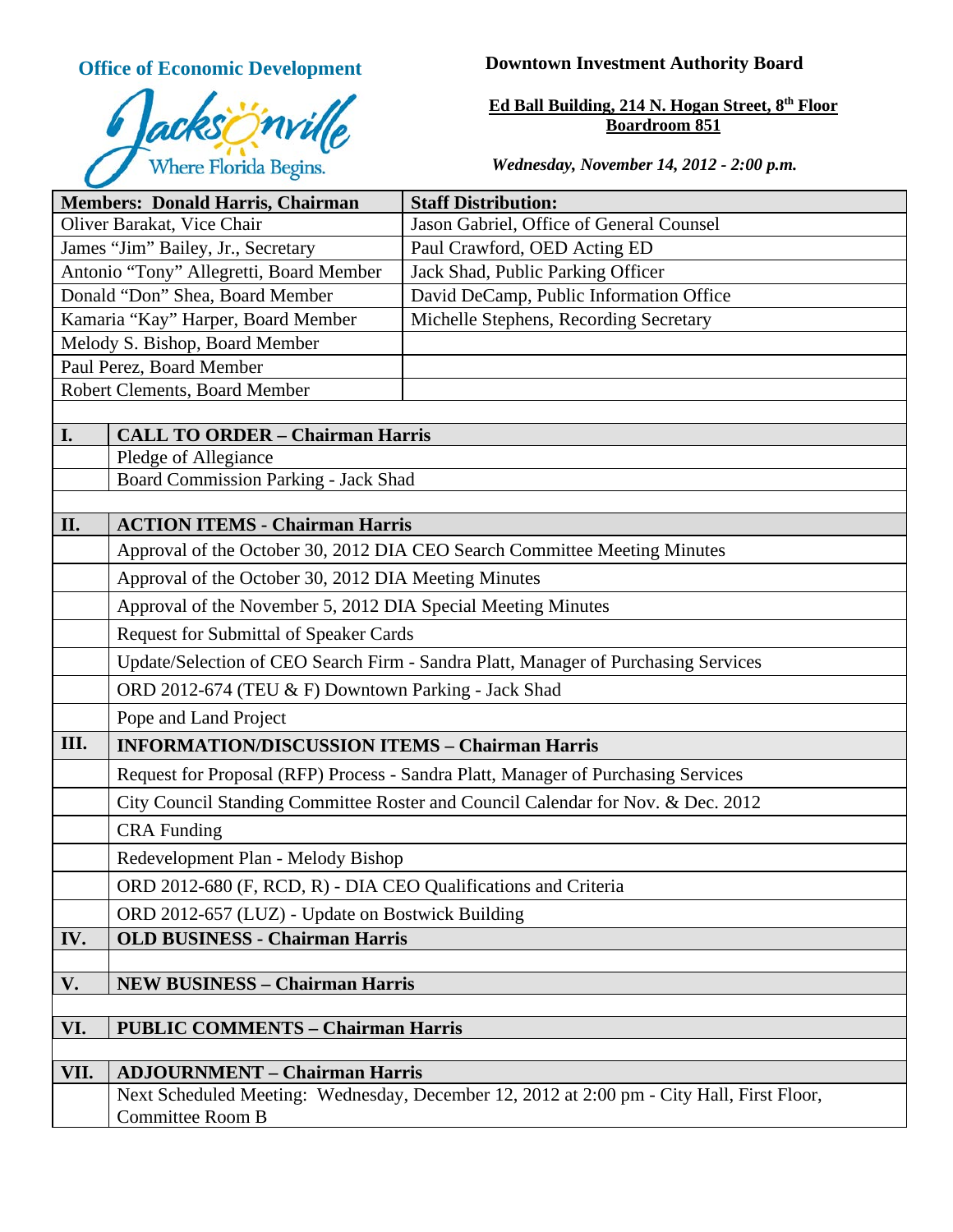**Office of Economic Development**



**Downtown Investment Authority**

**Ed Ball Building, 214 N. Hogan St., 8th Floor Board Room 851 Hall**

*Wednesday, November 14, 2012 – 2:00 p.m.*

## *MEETING* **MINUTES**

**Board Members Present:** Chairman D. Harris, T. Allegretti, D. Shea, J. Bailey, K. Harper, M. Bishop, O. Barakat, P. Perez, and R. Clements

**Office of General Council:** Jason Gabriel

**Council Members Present:** Lori Boyer, District 5

**Attendees:** Paul Crawford, OED Acting ED; Eric Lindstrom, DIA Staff; Karen Nasrallah, OED; Michelle Stephens, Recording Secretary; Jack Shad, Public Parking Officer; and Sandra Platt Manager of Purchasing Services

## **I. CALL TO ORDER**

Chairman Harris called the meeting to order at approximately 2:05 p.m. opening with the Pledge of Allegiance.

Mr. Jack Shad, Office of Public Parking, advised the DIA members that for meetings they can park in the city-owned parking garage attached to the Ed Ball Building in lieu of issuing meter permits. The ticket given upon entry to the garage can be brought to the meeting and validated by Michelle Stephens. If the meeting runs past 5:30 p.m., you will receive a yellow invoice on your car. Board members can email Mr. Shad or Mrs. Stephens after the meeting with their license plate number or the invoice number and the invoice will be validated and no charge will be incurred. He added that for meetings held at City Hall, validated parking is also available at the library parking garage.

## **II. ACTION ITEMS**

## APPROVAL OF THE OCTOBER 30, 2012 DIA CEO SEARCH COMMITTEE MEETING **MINUTES**

The October 30, 2012 DIA CEO Search Committee Meeting Minutes were approved unanimously 9-0.

#### APPROVAL OF THE OCTOBER 30, 2012 DIA SPECIAL MEETING MINUTES

An amendment to the October 30, 2012 DIA Special Meeting Minutes was noted on page five, second paragraph first sentence to read, "Chair Harris commented that with the importance of the CRA, suggested that a CRA Committee of the DIA recommending Board Member M. Bishop as Chair to lead the DIA through the process **of the development of the Redevelopment Plan**, noting…"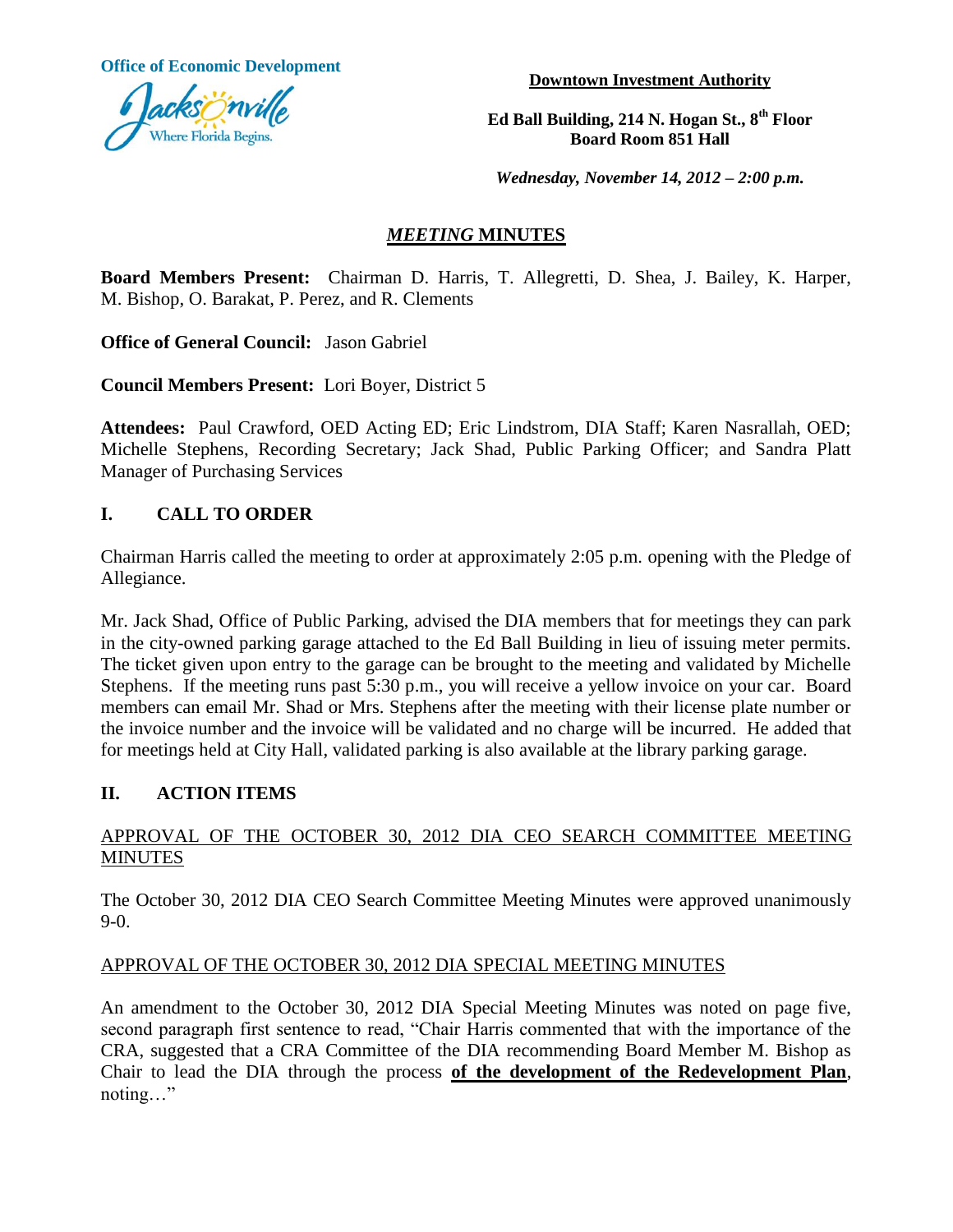Downtown Investment Authority November 14, 2012 Page 2 of 7

The October 30, 2012 DIA Special Meeting Minutes, as amended were approved unanimously 9-0.

## APPROVAL OF THE NOVEMBER 5, 2012 DIA SPECIAL MEETING MINUTES

The November 5, 2012 DIA Special Meeting Minutes were approved unanimously 9-0.

### UPDATE/SELECTION OF CEO SEARCH FIRM

As follow up from the November 5, 2012 Special Meeting of the DIA; Ms. Sandra Platt, Manager of Purchasing Services, provided an update on the available options for contracting a professional search firm for the DIA CEO position. She noted the following in regards to possible contracts with independent authorities that the city could potentially piggy back.

Duval County Public Schools – not an agreement that the city could piggy back because it was a one-time deal. A copy of the Requests for Proposals that was used to solicit consultants is available to use as a template.

JEA - has three "Agreements for Professional Services" for executive search services with three different consultants; however it is not known what the solicited positions were for.

- 1. Preng & Associates LLC Houston, TX
- 2. Heidrick & Struggles International Inc. Chicago, IL
- 3. Mycoff, Fry & Prouse LLC Conifer, CO

She added that JTA has an agreement, but information was not available at this time.

JAA did a piggy back contract from the State of Florida, specifically for an IT consultant and therefore would not be of use for the DIA CEO search. The state has nothing else available for an executive search.

Ms. Pratt advised that according to the Procurement Code, the city can piggy back if something is available. The city would have to get an agreement with the consultants that are already awarded to see if they can accommodate the selection process utilizing the CEO criteria that the DIA is searching for.

If there is not an open contract that the city can piggy back on, there is a solicitation process that can be done. If it is less than \$50,000, it is considered an informal solicitation and would take a minimum of 10 days to solicit the responses, then they have to be reviewed and a recommendation made to award the consultant.

The following were relative comments from the Board:

Asked if there was a requirement for the DIA to use one of the existing contracts if piggy backing on one of them is found to be an available option.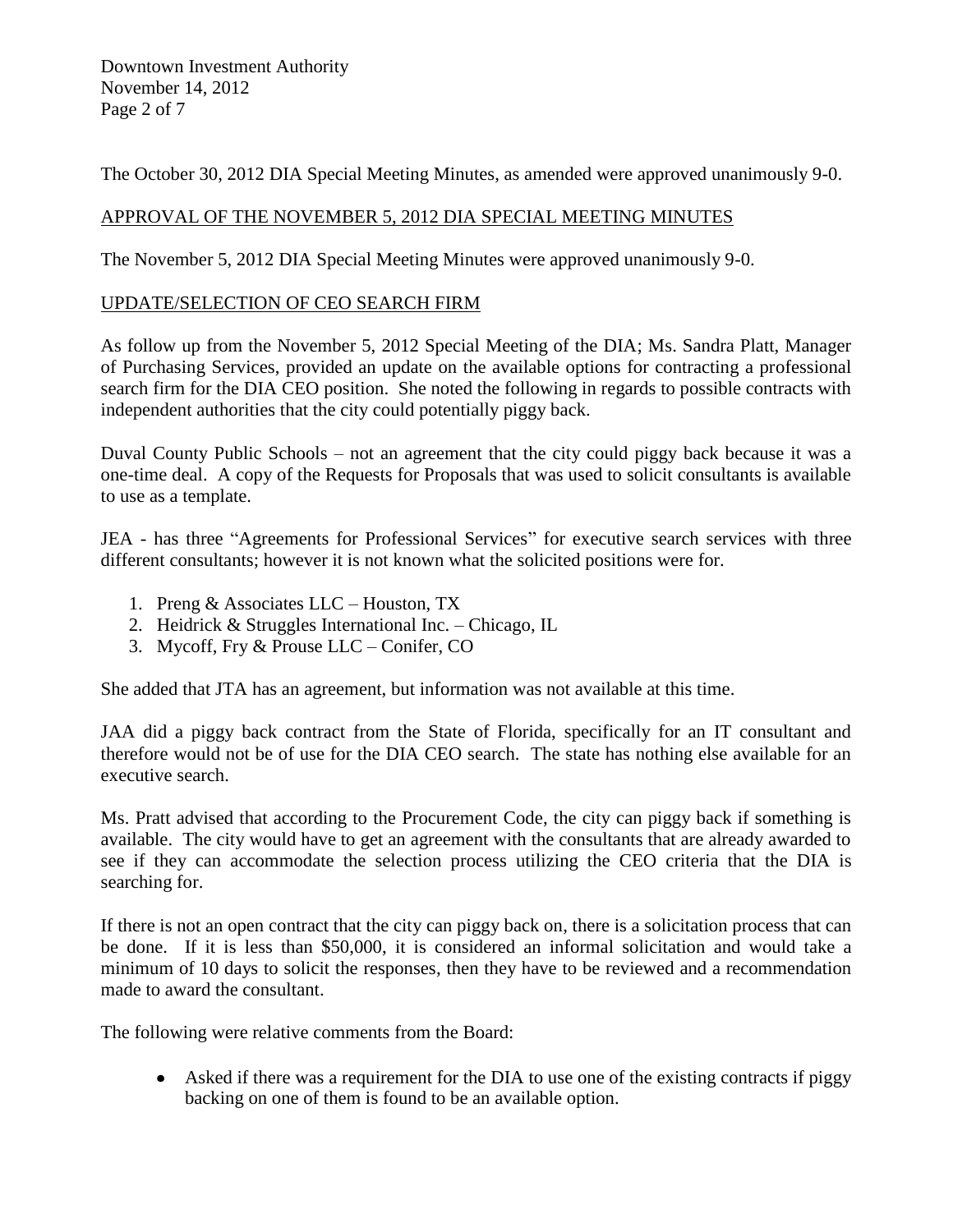Downtown Investment Authority November 14, 2012 Page 3 of 7

Ms. Pratt responded that it is not a requirement, but an option according to the Procurement Code. She added that the DIA could do their own solicitation, which may be to their advantage because they know exactly what they are looking for.

Asked what the DIA's role would be in the process of development of an RFP for solicitation.

Ms. Platt responded that the DIA can be very involved in the development of the technical part because they know what they are looking for as far as the position is concerned.

Asked how to find out if the firms mentioned can help the DIA with their specific search.

Ms. Platt responded that they will need to contact each firm based on the technical information provided by the DIA, ask the firms to review the information and advise if they could do the search under the current agreement.

- Noting that the criteria for the DIA CEO has been developed, suggested that is what could be provided to the firms, in addition to asking if it can be accomplished under the \$50,000 threshold.
- Thought the DIA was collectively interested in the shorter process versus the longer process, suggesting Mr. Gabriel can provide the CEO criteria today and then protocol needs to be in place on how we are going to solicit the responses from the private contractors.
- Noted that while the DIA wants to move as fast as possible, they also want to ensure that the right search firm is chosen, noting the four to six week advantage to one process over the other could be sacrificed for quality versus speed.

Mr. Gabriel commented that through the piggy back scenario, the process is a few weeks from beginning to end. The procurement process can take approximately one to two months from beginning to end (from getting the technical specs integrated into an RFP, give the timeframe for responses, and then go through the PSEC and Mayoral approval and contract). The difference is a few weeks vs. a couple of months. He added that there are two main requirements in the piggy back scenario that would need to be vetted as well (that the firms were competitively procured, and have a similar scope of services).

Mr. Crawford advised that from what he has heard, staff will get with Procurement, go the piggy back route if found viable, and if not will write an RFP and start the longer process.

Regarding the budget, asked Mr. Crawford how the service would be paid for. He responded from Professional Services.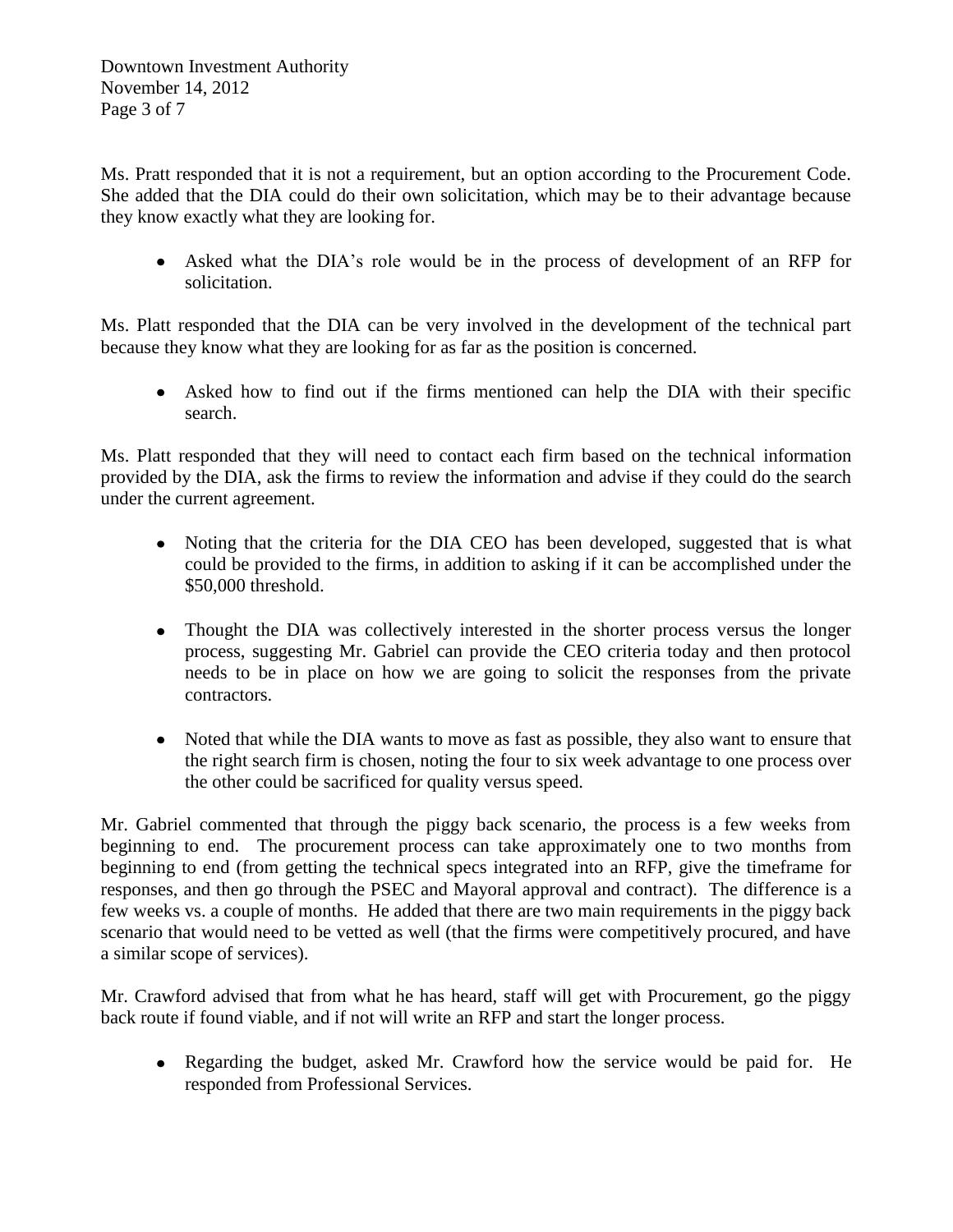Downtown Investment Authority November 14, 2012 Page 4 of 7

#### ORD 2012-674 Downtown Parking

Jack Shad, City of Jacksonville Public Parking Officer, provided a brief introduction to the Office of Public Parking, proceeded by an overview of the proposed ORD 2012-0674 introduced to City Council at its October 13, 2012 meeting.

While overall not opposed to the parking legislation, it was the general consensus of the DIA they have not had enough opportunity to thoroughly review it to give it the support it needs.

## **A MOTION WAS MADE BY BOARD MEMBER BARAKAT AND SECONDED BY BOARD MEMBER SHEA TO HAVE ONE WORKING SESSION FOR THE DIA TO HAVE MORE MEANINGFUL FEEDBACK ON THE LEGISLATION. THE MOTION PASSED UNANIMOUSLY 9/0/0.**

Jason Gabriel advised that if the board wanted to forward a recommendation to council for their December 3 meeting, they would need to call a special meeting prior to that, adding that a recommendation would require a quorum of six members. Tuesday, November 27, 2012, at 2 p.m. was suggested for the special meeting. Ms. Stephens will poll for a quorum and send out the public meeting notice. Board members were encouraged in their review of the legislation, to contact Mr. Shad with any questions or concerns prior to the scheduled special meeting.

#### Pope and Land Project

Mr. Crawford followed by Karen Nasrallah provided a brief history and overview of the project. (Reference Project Summary dated November 9, 2012). Also present representing the project were J.J. Conners, a local real estate developer who has been working with Pope and Land and Lynn Pappas, attorney for the project.

It was asked to staff, what was being asked of the DIA today.

Paul Crawford responded that staff was looking for a recommendation from the DIA in the form of a resolution in support of the project so that it can move forward through the City Council process, noting that the project was introduced to City Council at its November 13, 2012 meeting.

## **A MOTION WAS MADE BY BOARD MEMBER SHEA AND SECONDED BY BOARD MEMBER M. BISHOP IN SUPPORT OF THE INCENTIVE PACKAGE AS OUTLINED IN ORDINANCE 2012-703 AND RECOMMENDING APPROVAL. THE MOTION PASSED UNANIMOUSLY 9/0/0.**

The board had varied thoughts on the development portion of the project that is under the purview of the DDRB.

Mr. Gabriel advised that the DIA is here to review the incentive package being proposed, adding that a process exists in the code of the conceptual and final review/approval responsibility of the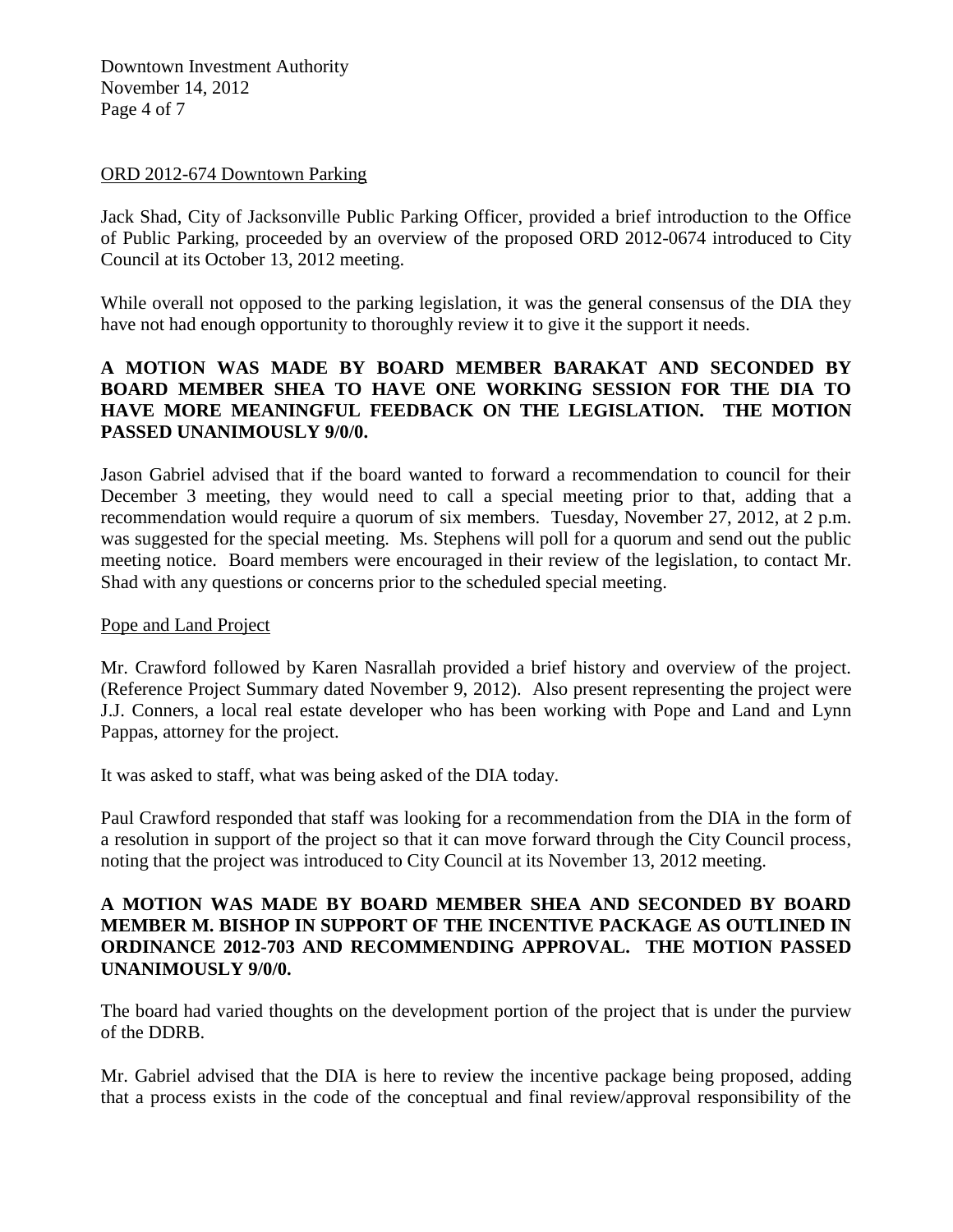Downtown Investment Authority November 14, 2012 Page 5 of 7

DDRB in terms of zoning related matters, aesthetics and architectural concepts. The recommendation from the DIA is for the incentive portion of the project that is being proposed.

Mr. Gabriel added that contingent on and pursuant to the enabling legislation of the DIA, once the plans (BID or CRA) are complete, the DIA would be the one that approves an incentive deal like this and it would not go to City Council, but until that is complete, the DIA will serve in a recommending capacity.

Board Member Clements departed the meeting at approximately 3:44 p.m.

## **III. INFORMATION/DISCUSSION ITEMS**

Mr. Crawford provided a brief overview related to the CRA funding documents distributed that identify past revenue (2011/2012 and 2012/2013) for the Northbank and Southbank Districts.

Board Member M. Bishop advised that the CRA Committee wants to meet next week to begin forming a list of things still needing clarification, steps to develop the plan and recommend a schedule of approach.

Mr. Gabriel provided an update on pending legislation ORD 2012-680 and 2012-657.

## **IV. OLD BUSINESS**

Board Member Bailey noted that in the minutes from the last meeting there were several items that were scheduled to be discussed at today's meeting and wondered what happened to them. Board Member Bailey offered to contact Council Member Lee to provide an update on Hemming Plaza at the December meeting.

For the December 12, 2012 DIA meeting, Chair Harris asked Board Member Bailey to develop a list of the top 10 issues downtown for the DIA to focus on and prioritize.

Board Member Bailey named Hemming Plaza, parking, homeless, CRA, courthouse, convention center, Bostwick Building, library, and the USS Adams, to name a few items that the DIA needs to discuss, follow up on, are of interest, may require action, etc. by the DIA at some point suggesting they be on the agenda somewhere until addressed/resolved.

Board members were encouraged to send agenda items to Michelle Stephens anytime through the month between meetings, but for an item to be on the next month's agenda, it should be submitted no later than one week prior to the meeting date.

Board Member Allegretti advised that he will provide a presentation on branding at the December meeting.

Chair Harris advised that Hemming Plaza, parking, branding, CRAs, and the Bostwick Building will be on the December agenda.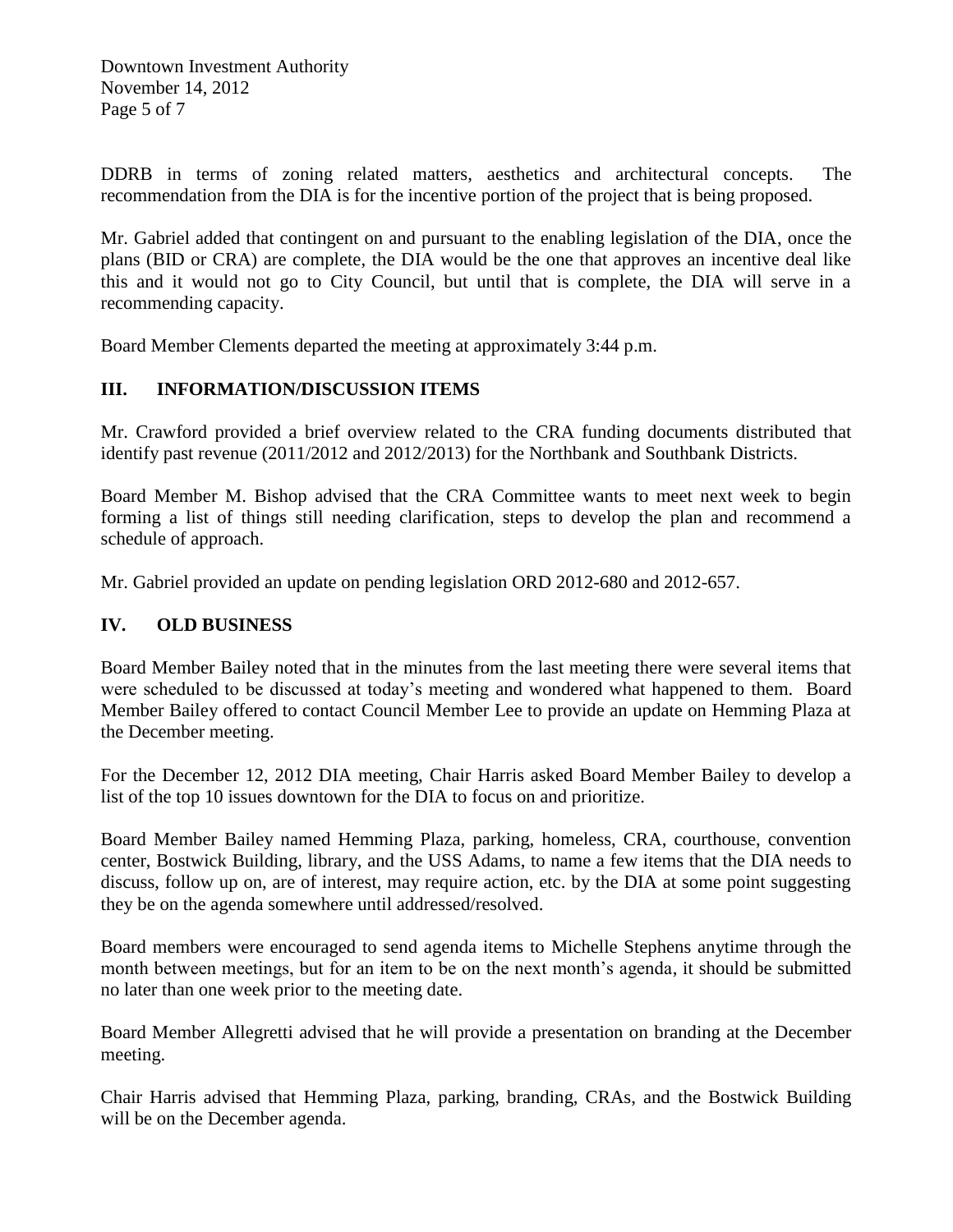Downtown Investment Authority November 14, 2012 Page 6 of 7

Board Member Bailey asked Mr. Crawford how much time they had before he needed input from the DIA on the courthouse bridge. Mr. Crawford responded that the courthouse bridge is something the Administration has taken on through the review of the courthouse project. The Courthouse Oversight Special Committee is meeting on Thursday, November 15, 2012. The project has been before the DDRB three separate times with three different designs, but as it stands now nothing has been submitted for final review and approval.

Board Member Bailey asked if the DIA could override action by the DDRB. Mr. Gabriel responded that if the question was can the DIA overrule the DDRB on any item, the answer is no. The DIA could overrule the DDRB on any actions that are appealed from the DDRB to the DIA adding that exceptions, variances, and zoning related matters are appealable straight from DDRB to council.

It was suggested that Don Shea and anyone else that is available attend the Council meetings relative to the qualifications and criteria of the DIA CEO legislation.

Board Member Perez left the meeting at approximately 4:22 p.m.

## **V. NEW BUSINESS**

No new business was discussed.

## **VI. PUBLIC COMMENTS**

The floor was open for public comments and advised that their time to speak was limited to three minutes.

- Dick Jackson, 4426 Herschel St., Jacksonville, FL 32210 Mr. Jackson provided an article from the opinion section of the *Wall Street Journal* dated November 24, 2012 "The Business Plan for American Revival." Ms. Stephens will scan and provide a copy to the DIA via email.
- John Nooney, 8356 Bascom Road, Jacksonville, FL 32216 Attended the Jacksonville Waterways Commission meeting this morning and was shocked that the Waterway Commissioners were not familiar with the 2013 FIND list. The Florida Inland Navigation District (FIND) is ad valorem property tax revenue.

Board Member Bailey asked Mr. Nooney for clarification, stating that we have always requested and received money from FIND, and asked him if the request was made and the money not received or if the request was not made and funding not received.

Mr. Nooney responded that we have the money, the money comes every year but it is the process by which the projects are identified.